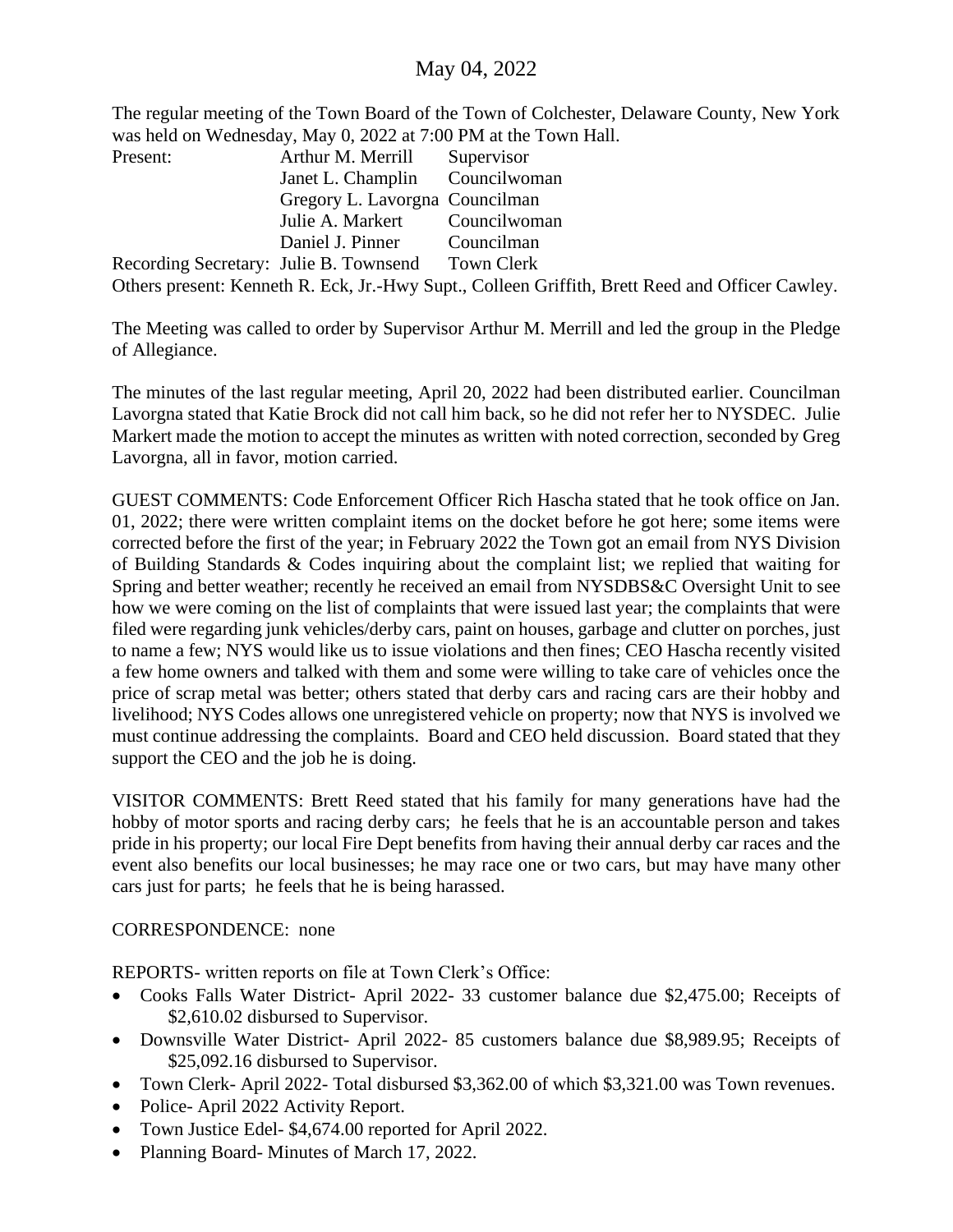Supervisor Merrill reported that the Water Clerk just turned in over \$25,000 to the DWD; Supervisor suggested that we payback the loan of \$15,000 that the General Fund loaned to the DWD to pay their payment to the USDA. Board discussed. Board asked if there was a time limit on the reimbursement from the DWSRF Grant funds; Supervisor replied that there is not a time limit; we held the CFWD Grant Project for many years; we are using loan portion of grant and are making our annual payments.

NO. 39-2022 05/04/22 DWD Payback Loan to Supervisor's General Fund Janet Champlin made the following resolution:

WHEREAS, the Downsville Water District had insufficient funds to make their October 1<sup>st</sup> Principal and Interest payments to the USDA/Rural Development Loan#9101; and

WHEREAS, on September 15, 2021, per Resolution No. 92-2021, the Town Board of the Town of Colchester authorized Supervisor Arthur M. Merrill to make an Inter Fund Transfer from the Supervisor's General Fund to the Downsville Water District Fund in the amount of \$15,000.00;

NOW, THEREFORE, BE IT RESOLVED, that the Town Board of the Town of Colchester hereby authorizes Supervisor Arthur M. Merrill to payback the Supervisor's General Fund the said loan of \$15,000.00 from the Downsville Water District Fund.

Resolution was seconded by Dan Pinner.

This resolution was put to a vote by roll call and resulted as follows:

| Town Supervisor, Arthur M. Merrill | voting aye |
|------------------------------------|------------|
| Councilperson, Janet Champlin      | voting aye |
| Councilperson, Gregory L. Lavorgna | voting aye |
| Councilperson, Julie A. Markert    | voting aye |
| Councilperson, Daniel J. Pinner    | voting aye |

The resolution was declared to be duly adopted by the members of the Town Board of the Town of Colchester.

Supervisor reported that the Town's Attorney has reviewed the DWD Hookup Contract submitted to us by NYC DEP; he has sent his preliminary comments and revisions; hope to get some of this stuff ironed out soon and move on with project.

Board held a discussion regarding the Downsville Park Paddle Project. Highway Supt commented that the permit process is a nightmare.

Supervisor Merrill reported that the Mobile Office Unit is being delivered tomorrow.

Supervisor commented that he has asked Brian Ryder to give us estimates for roofing projects. Board discussed other projects at the transfer station and the American Rescue Plan. Supervisor added that a new proposal from Sebright Products for the compactor is being sent.

Supervisor Merrill asked if measurements have been taken for the pool pavilion. Councilwoman Champlin replied that she took outside measurements and the kiddie pool fence is  $45'x27'$ , so a 20'x12' pavilion with a shed roof (high side on the pool side) should work well for shade.

Supervisor reported that Colleen Griffith has been working on getting the EV Charging Station up and running and has a presentation for us to review. Ms. Griffith presented handouts including status information, estimated costs per kwh, a quote from ChargePoint, Inc and a proposed Town Policy. It was explained that there was a maintenance issue with the phasing out of the 3g modems; we have purchased new 5g modems for a cost of \$365.00; JayTeks needs to install and submit his voucher; we need to upgrade our software system; ChargePoint, Inc has submitted a quote for 1yr, 3yr and 5yr plans; it was presented that the utility cost of \$2.03 per 2/kwh and Cloud Point cost of 0.36 per 2/kwh for a total of \$2.39 Charge per 2/kwh; with estimated inflation the minimum we should charge is \$2.62 per 2/kwh. Board reviewed and discussed.

NO. 40-2022 05/04/22 ChargePoint, Inc. 5Year Contract Julie Markert made the following resolution:

BE IT RESOLVED, that the Town Board of the Town of Colchester hereby accepts the quote of ChargePoint, Inc and hereby authorizes Supervisor Arthur M. Merrill to enter into a 5Year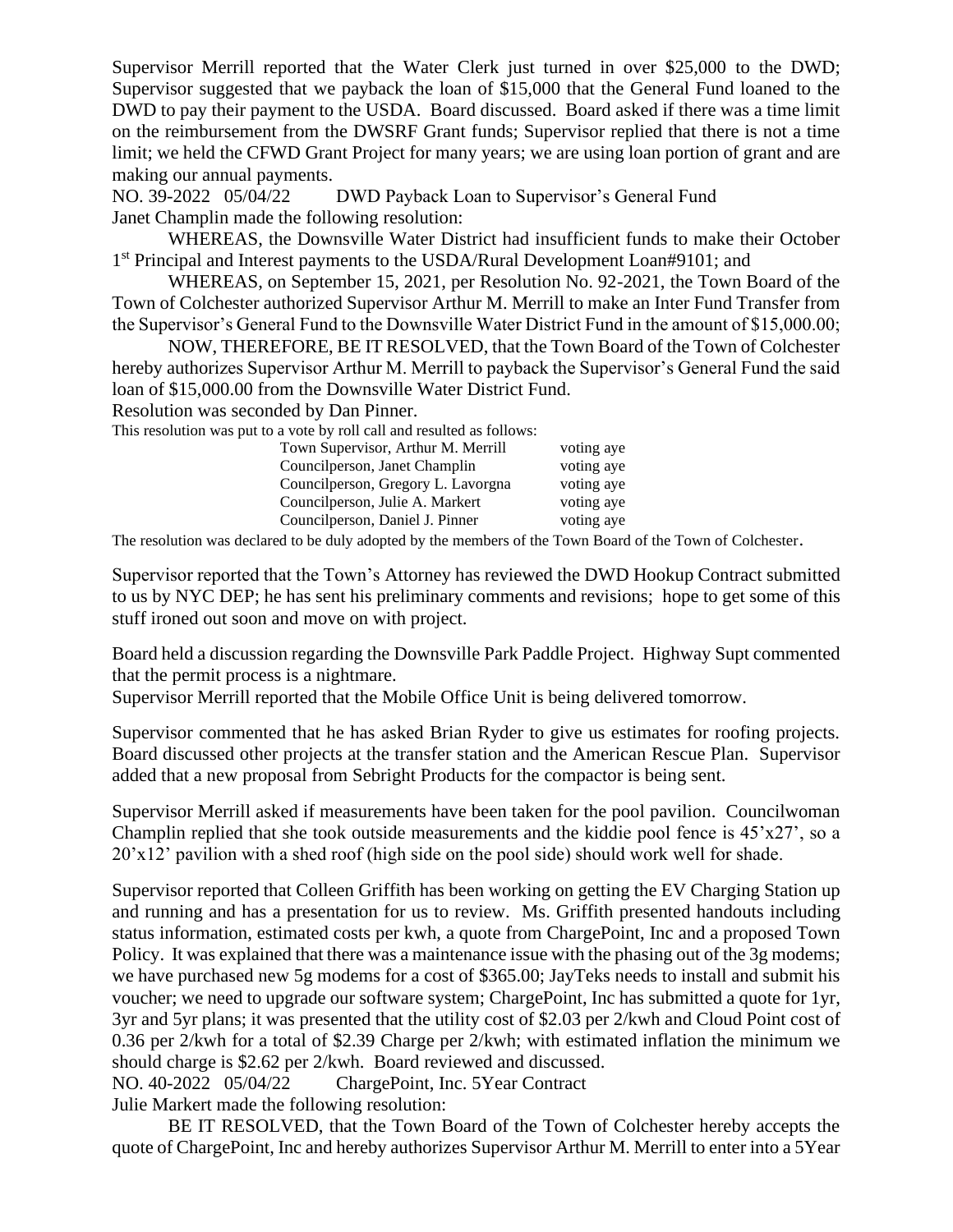Contract with ChargePoint, Inc for ChargePoint Cloud Plan and Assure Maintenance & Management;

BE IT FURTHER RESOLVED, that the Town Board of the Town of Colchester hereby agrees at this time, to have ChargePoint install a user charge at a rate of \$3.00 per 2/kwh to users of the Town's EV Charging Station.

Resolution was seconded by Greg Lavorgna, all in favor, resolution declared adopted.

Supervisor reported that Sarah Hood has been helping with our Web-Page; there is a voucher in tonight, but we should officially appoint her to this position as Coordinator. Board discussed. NO. 41-2022 05/04/22 Appoint Sarah Hood Town Website Coordinator Julie Markert made the following resolution:

BE IT RESOLVED, that the Town Board of the Town of Colchester hereby appoints Sarah Hood as the Town Website Coordinator at a rate of \$25.00 per hour with no benefits. Resolution was seconded by Greg Lavorgna, all in favor, resolution declared adopted.

Supervisor Merrill reported that we have received four Public Facility Permit Applications. Broad reviewed and discussed.

NO. 42-2022 05/04/22 Public Facility Permit No.03-2022

Janet Champlin made the following resolution:

WHEREAS, Tim & Kathy Wilbur have applied for a Public Facility Permit to use the Downsville Covered Bridge Park located at 48 Bridge Street, on Saturday, May 14<sup>th</sup> from 1:00PM to 5:00PM for a Celebration of Life for Richard L. Wilbur, former Town of Colchester Superintendent of Highways;

THEREFORE, BE IT RESOLVED that the Town Board of the Town of Colchester hereby authorizes the Town Clerk to issue Public Facility Permit No. 03-2022 to the Wilbur Family for the use of the Downsville Covered Bridge Park located at 48 Bridge Street,, Downsville, NY on May 14, 2022.

Resolution was seconded by Dan Pinner, all in favor, resolution declared adopted.

NO. 43-2022 05/04/22 Public Facility Permit No.04-2022

Janet Champlin made the following resolution:

WHEREAS, Josephine Runne on behalf of the Colchester Senior Citizens has applied for a Public Facility Permit to use the Pepacton Park located at 15500 State Hwy 30, on Thursday, June  $16<sup>th</sup>$ , from 8:00AM to 8:00PM for parking approximately 20 cars for a bus trip to Lake George;

THEREFORE, BE IT RESOLVED that the Town Board of the Town of Colchester hereby authorizes the Town Clerk to issue Public Facility Permit No. 04-2022 to the Colchester Senior Citizens for the use of the Pepacton Park located at 15500 State Hwy 30, Downsville, NY on June 16, 2022.

Resolution was seconded by Greg Lavorgna, all in favor, resolution declared adopted.

NO. 44-2022 05/04/22 Public Facility Permit No.05-2022

Dan Pinner made the following resolution:

WHEREAS, Josephine Runne on behalf of the Colchester Senior Citizens has applied for a Public Facility Permit to use the Pepacton Park located at 15500 State Hwy 30, on Thursday, July 7<sup>th</sup> from 8:00AM to 8:00PM for parking approximately 20 cars for a bus trip to Silver Birches in Hawley, PA;

THEREFORE, BE IT RESOLVED that the Town Board of the Town of Colchester hereby authorizes the Town Clerk to issue Public Facility Permit No. 05-2022 to the Colchester Senior Citizens for the use of the Pepacton Park located at 15500 State Hwy 30, Downsville, NY on July 07, 2022.

Resolution was seconded by Julie Markert, all in favor, resolution declared adopted. NO. 45-2022 05/04/22 Public Facility Permit No.06-2022 Julie Markert made the following resolution: